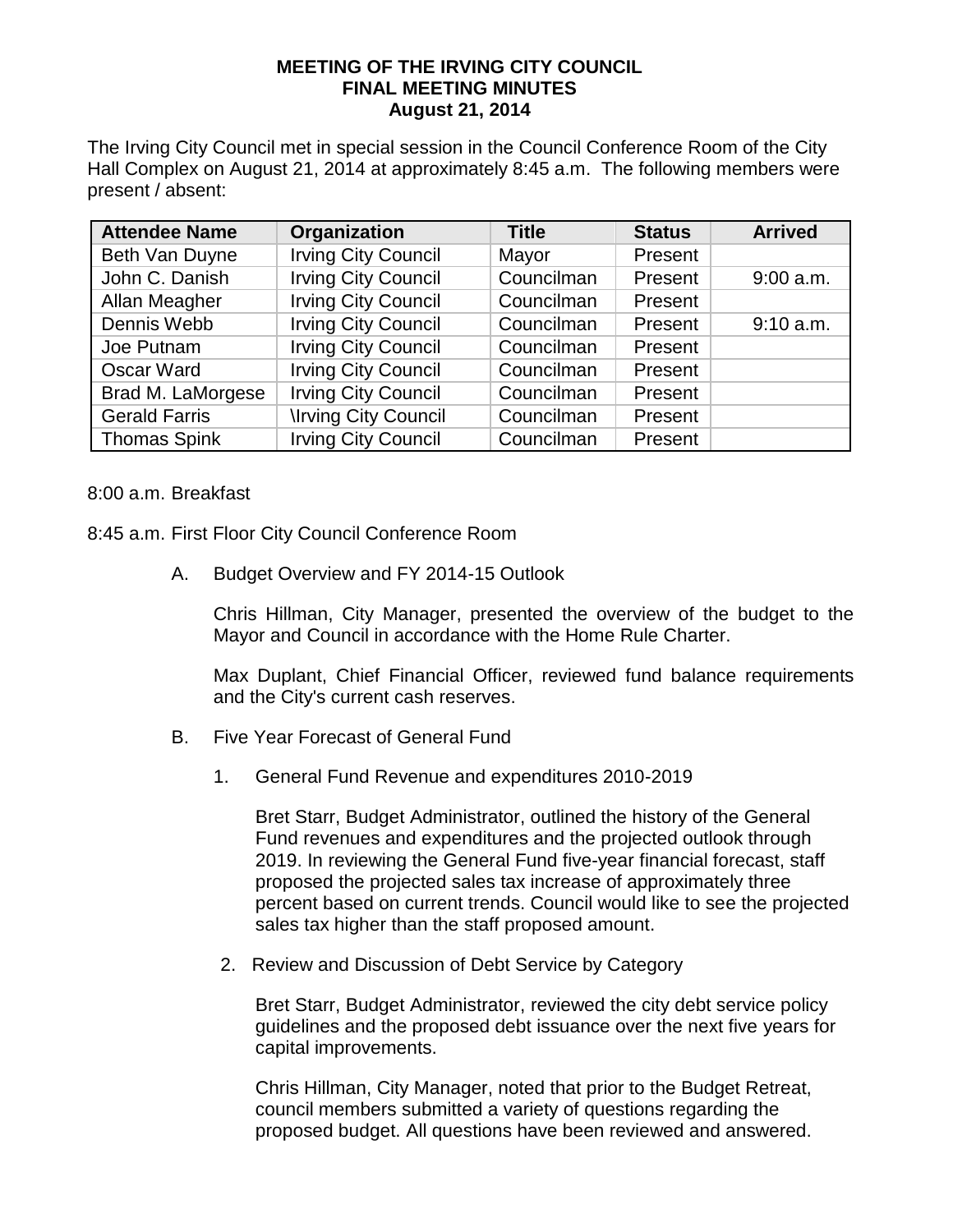Council recessed at approximately 10:34 a.m. for a break.

Council reconvened at approximately 10:45 a.m.

- C. Policy and Direction of Utility Rate Recommendations
	- 1. Water and Sewer Rate, Operations and Capital Program discussion

Todd Reck, Water Utilities Director, provided an overview of the current water and sewer rate revenues, current operations, and future capital improvement projects. He discussed the on-going operation increases and the increased costs of sewer treatment from the Trinity River Authority. The recommendation for FY2014-15 is for the water and sewer rates to increase by 6.3%, which is approximately \$2 per month for the average residential household.

Jennifer Ivey of RedOak Consultants provided an overview of the water and wastewater cost-of-service rate study that was performed for the City. The final report of this comprehensive water and wastewater study will be provided to council next week. It was the consensus of the council to review the report prior to making a decision on the FY2014-15 water rate.

Should there be a water rate increase, information will be provided to the public regarding the increased costs the City has incurred for water treatment, sewer treatment and the purchase of water.

2. Sanitation Rate, Operations and Capital Program discussion

Brenda Haney, Solid Waste Services Director, outlined the current sanitation rate, levels of service, and issues regarding operations. A sanitation rate increase is being proposed to maintain the current level of service provided to the residents and businesses and to support future operation needs, fund capital projects, and address fund balance needs. Ms. Haney reviewed the five-year projected supplemental increases that include staffing, vehicles and equipment. Staff is recommending a 7.3% rate increase for sanitation services.

Chris Hillman, City Manager discussed future plans to do a comprehensive study of services provided by Solid Waste to determine if there are areas of service that can be decreased with minimal impact to residents.

3. Municipal Drainage Rate, Operations and Capital Program discussion

Casey Tate, Capital Improvement Program Director, discussed the current municipal drainage rate, the operation costs and proposed capital improvements projects.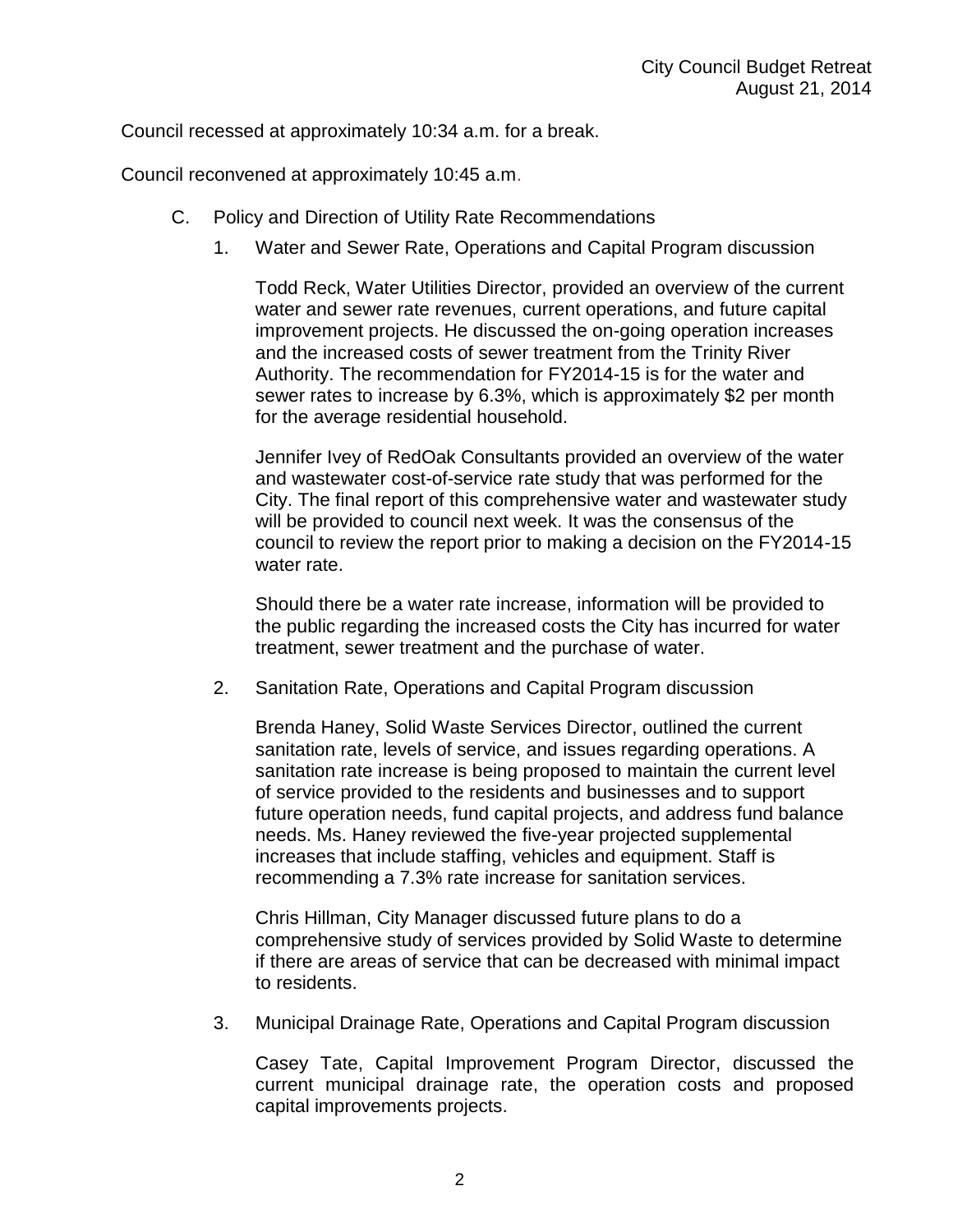4. Review of Cost of Service study

Bret Starr, Budget Administrator, reviewed the cost of service study that is used to determine the cost of services provided to the General Fund and can be used to establish an overhead cost for state and federal grant programs.

Council recessed at approximately 12:00 p.m. for lunch.

Council reconvened at approximately 12:35 p.m.

1:00 p.m. First Floor City Council Conference Room

- D. Capital Improvement Program Five Year Plan
	- 1. General Fund Non-Bond CIP

Casey Tate, Capital Improvement Program (CIP) Director reviewed the Capital Improvement Program proposed General Fund Non-Bond CIP projects under the General Obligation Bond Sale. Staff is looking for direction on prioritizing projects. Mr. Tate also reviewed the proposed General Fund Non-Bond CIP projects and the five-year CIP plan.

- 2. General Bond funded CIP
- 3. Council and Public Capital Improvement Proposals

The council discussed prioritizing projects listed under the General Fund Non-Bond CIP projects and the unfunded capital project requests. Projects reviewed and council direction to staff included:

- Centennial Park Log Cabin estimates on replacing the roof with material that is economical and durable will be provided to council
- Motocross Park cost estimates for maintenance and operations of the Park and more information on liability costs is needed
- Communication Plan and Study Council inquired about the need for this study and reducing the costs
- Look into purchasing land for a recreational facility in Southwest Irving
- Prepare a comprehensive study of all recreational and park facilities throughout all sections of the city
- Council supports funding \$220,000 for underground utilities for Captain Nemo's
- Council supports commissioning a sculptor for the Veterans Memorial Park and agreed that funding for this project can come from the available balance in the Veterans Park Fund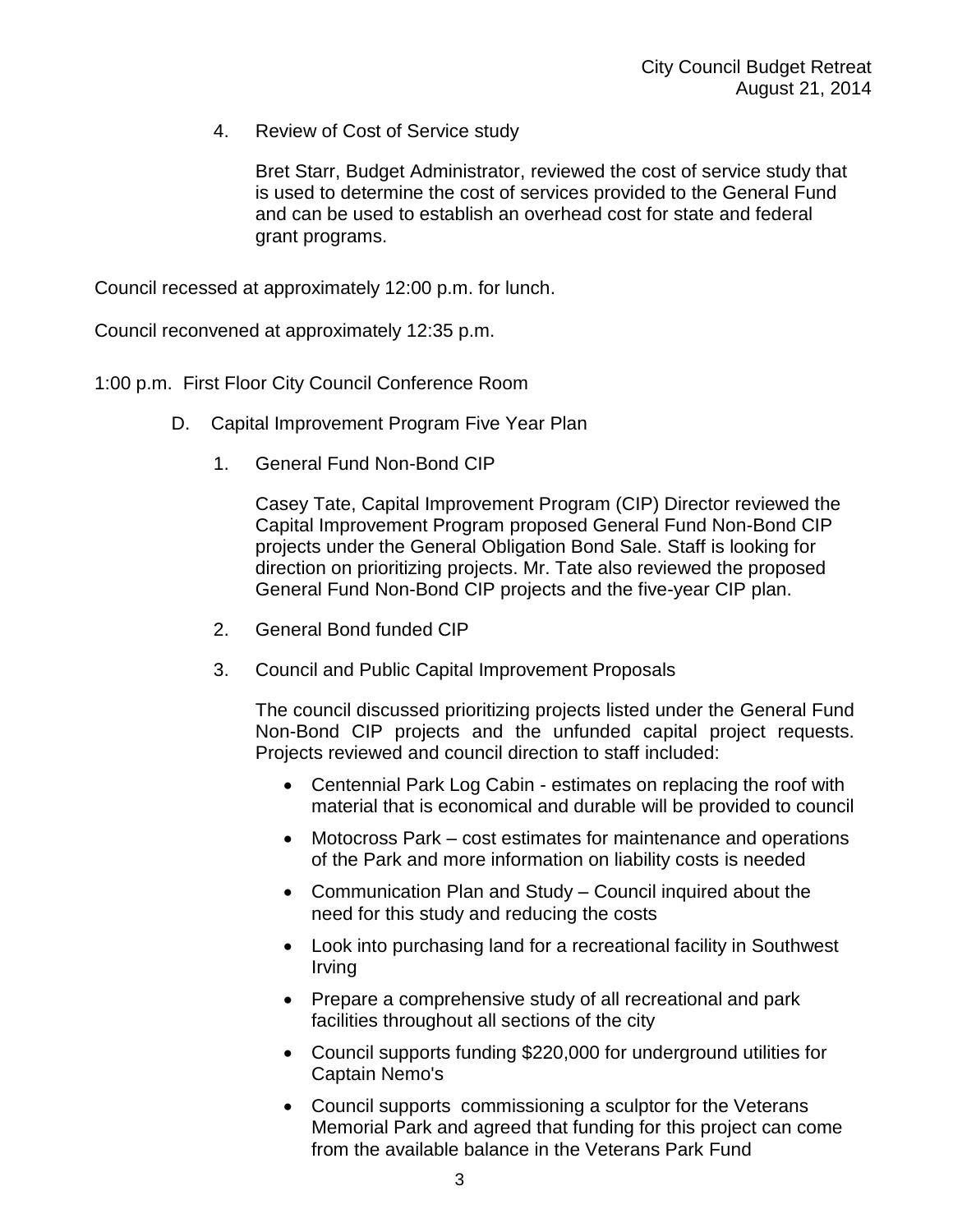- Review the current city policy regarding funding assistance for sidewalk repairs in gated community
- Review state and federal funding options to expand and improve the Georgia Farrow Recreation Center

Case Tate, CIP Director reviewed the State Highway 183 Expansion, provided an overview of costs, the impact on city infrastructure, and the need for additional staff for project management.

- E. Major Policy Discussion and Direction
	- 1. TMRS 30% Repeating COLA

Max Duplant, Chief Financial Officer, presented the proposed 30% repeating cost of living adjustment (COLA) for retirees through the TMRS system. Due to changes in the legislation and the City Charter, the City now has the option to implement the repeating COLA. Council supported the TMRS 30% repeating COLA.

2. Employee Compensation and Benefits

Bret Starr, Budget Administrator, outlined the employee compensation and benefits, noting the health care costs have increased and staff reports there will be an increase from 8% to 8.86%. In reviewing salaries and benefits, it was recommended that a 2% cost of living increase be implemented for general government and civil service employees.

3. Fund Balance Requirements

Max Duplant, Chief Financial Officer, reviewed the 120-day reserve requirement and the general fund balance. Staff recommends that the city maintain the 120 days overall so that sufficient funds are available for emergencies and contingencies.

4. North Lake Natatorium

Joe Moses, Parks and Recreation Assistant Director, reviewed the new, one-year, agreement the City has proposed with North Lake College related to the natatorium. Included in the agreement, the City will pay for 74% of operating cost for the natatorium and Irving ISD will pay for 26%. Discussion on future usage, funding, and repairs to the Natatorium are planned with the new president at Northlake College. Council supported this agreement and plan.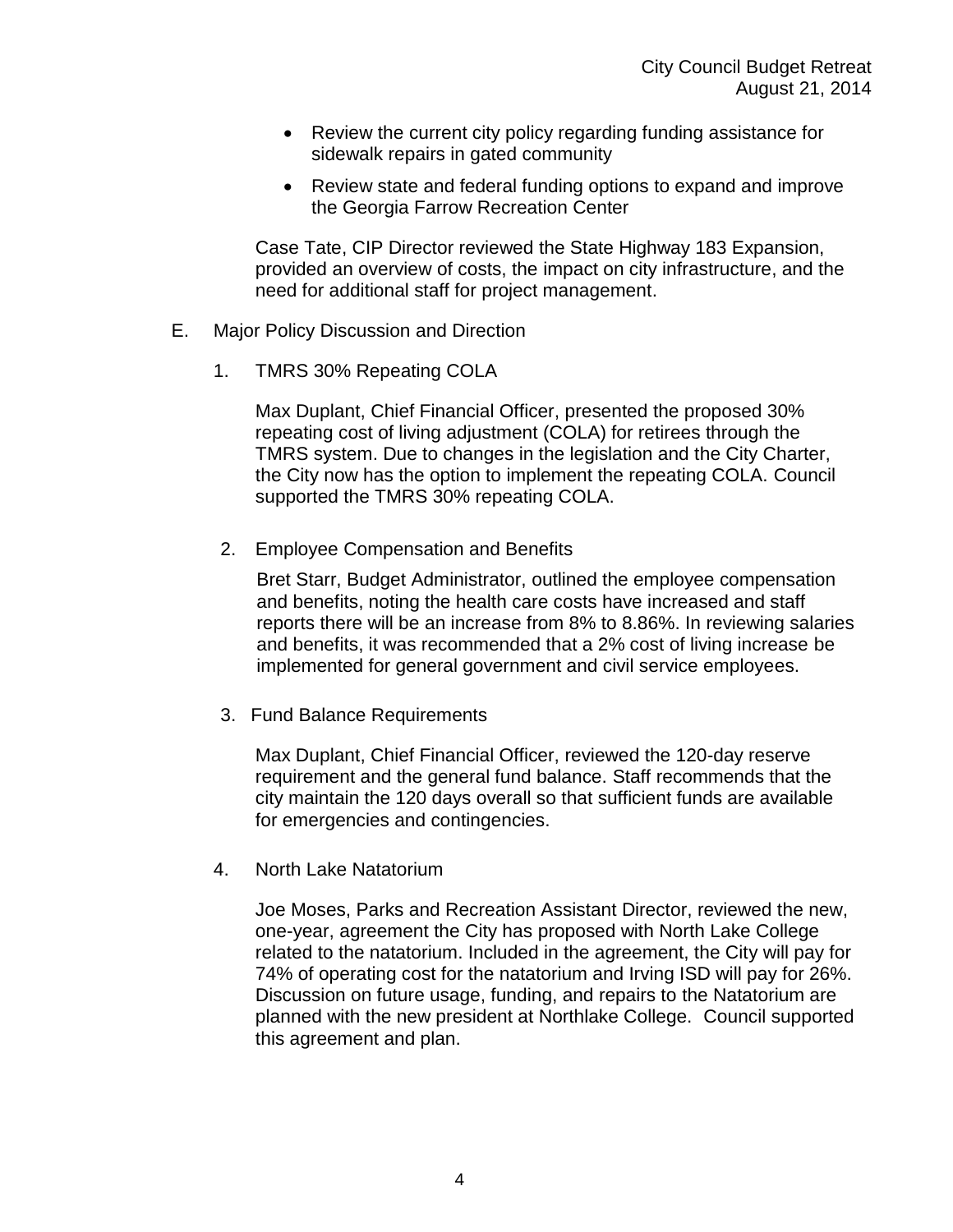5. Texas Musicians Museum

Doug Janeway, Interim Business Affairs Director, detailed the progress on the Texas Musicians Museum and the proposed costs of \$1.2 million to improve the property. Council discussed using available bond funds for the Heritage Museum Project for the Texas Musician's Museum project and asked staff to determine if those funds can be used.

6. Tennis and Golf Events; Post Office

Doug Janeway, Interim Business Affairs Director, reviewed the World Team Tennis events, ATP Irving Classic and the LPGA events, noting the total funding cost is \$325,000. Council agreed in the total amount for special events but were not in agreement about the amount allocated for the tennis events and want to look at reducing costs. Regarding financial assistance to the post office in South Irving on Main Street, council agreed the assistance was for one year and would not continue in FY 14-15.

7. Heritage District Improvements

Doug Janeway, Interim Business Affairs Director, outlined Heritage District improvements that include Main Street Building improvements, Heritage Crossing Redevelopment consulting and design services, Irving Boulevard TIF #2 consulting, Gateway improvement and land purchases.

8. Tax Rate

Max Duplant, Chief Financial Officer, proposed to maintain the current tax rate of \$0.5986 and reviewed an analysis of the estimated Ad Valorem tax revenue.

9. Discussion of Budget Priorities

Further discussion on budget priorities included:

- Membership dues for Texas 21 and the Texas High Speed Rail and Transportation Coalition for America are no longer necessary
- Regarding the \$50K reduction to the ICTN budget, consider returning that money to their budget.
- Decrease the funding to the Transportation Summit and consider changing it from a three-day event to a one-day event.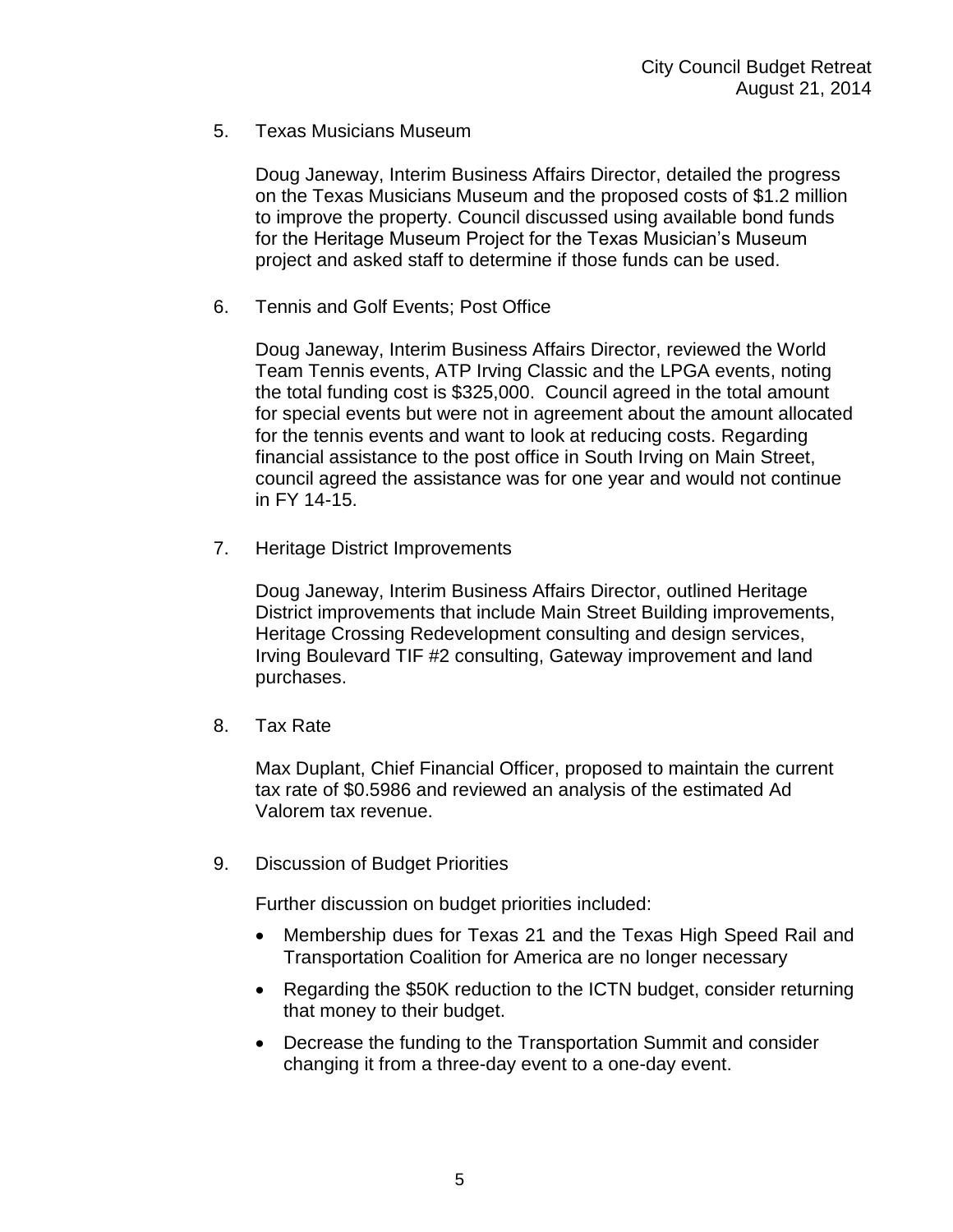F. Discussion and Questions on Departmental Budget Summaries

Chris Hillman, City Manager, described the budget summaries for each department.

G. Review of Public Input

No additional public input was discussed at this time.

H. Council Action

**Resolution RES-2014-279 --** Expressing Intent to Consider Adopting the Proposed Tax Rate

Bret Starr, Budget Administrator, outlined the resolution requirements associated with the tax rate.

Motioned by Councilman Danish, seconded by Councilman Putnam to express the intent to consider adopting a tax rate that will not exceed \$0.5986.

Motion approved 8-1.

Councilmember(s) voting in opposition of this motion include: Mayor Van Duyne

| <b>RESULT:</b>   |                                                               | ADOPTED [8 TO 1]           |
|------------------|---------------------------------------------------------------|----------------------------|
| <b>MOVER:</b>    |                                                               | John C. Danish, Councilman |
| <b>SECONDER:</b> |                                                               | Joe Putnam, Councilman     |
| AYES:            | Danish, Meagher, Webb, Putnam, Ward, LaMorgese, Farris, Spink |                            |
| <b>NAYS:</b>     |                                                               | Beth Van Duyne             |

I. Executive Session

Council convened into executive session pursuant to Section 551.072 of the Texas Local Government Code at approximately 5: 23 p.m.

Real Estate - Convention Center Hotel Site Sec. 551.072, Texas Local Government Code

Council reconvened from executive session at approximately 5:34 p.m.